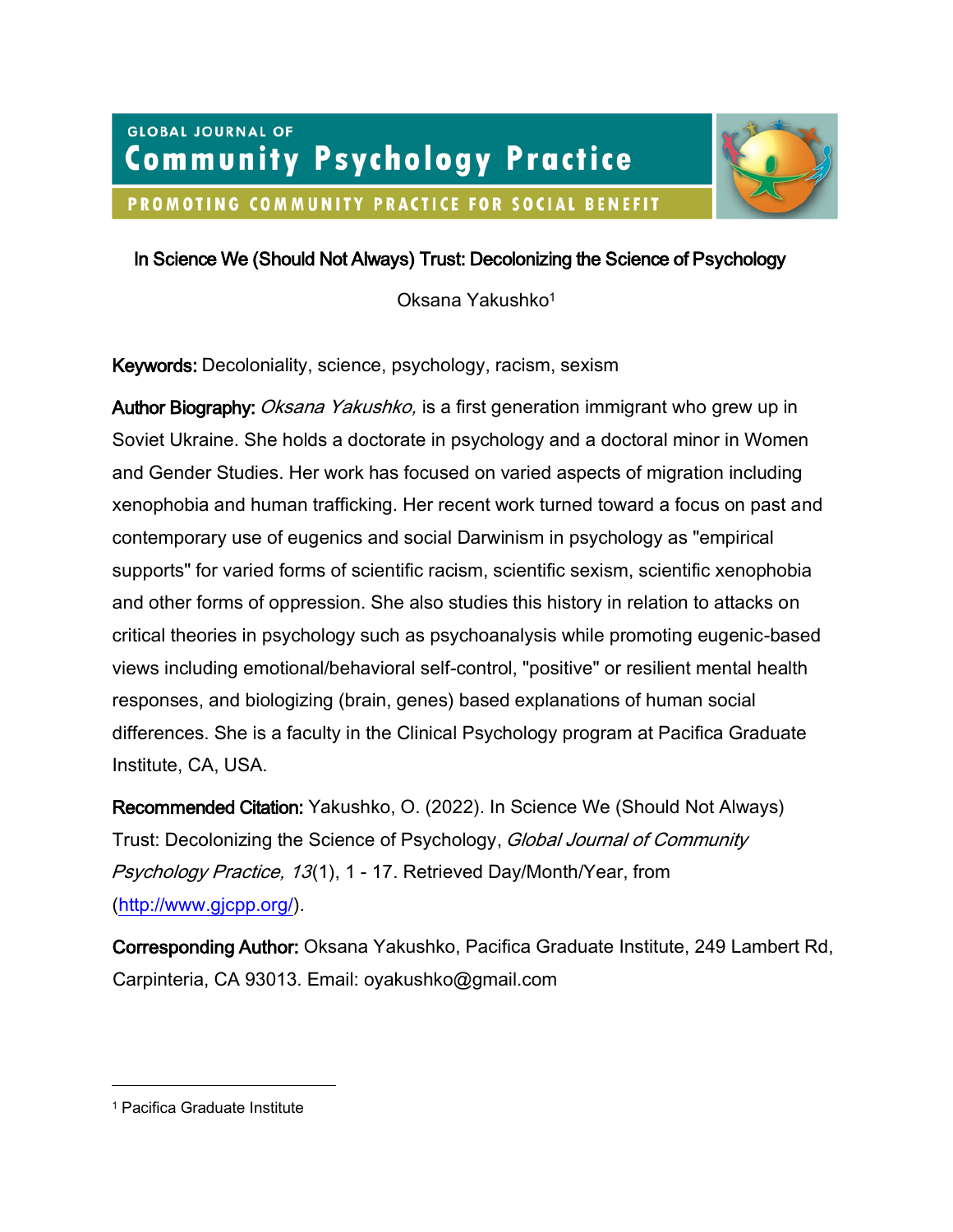### **In Science We (Should Not Always) Trust: Decolonizing the Science of Psychology**

This paper is intended as an introduction and a call for questioning psychological sciences. Western sciences, especially sciences that focuses on racial and gender "differences," have served among the most colonizing influences worldwide. Frantz Fanon's (1959) term "shameful sciences!" especially applies to social Darwinism and eugenics as forms of scientific racism, scientific sexism, and scientific imperialism. In this contribution, I highlight my struggles as a scholar to recognize these scientific narratives, to decolonize my own praxis as a scholar and a psychology clinician, as well as to address the long standing impact of these ideologies in the academy and society. I argue that In Science We (Should Never) Blindly Trust, and share my suggestions for ways to learn, name, and resist racist and sexist ideological sciences.

### **PROLOGUE: a prologue sets the scene for the story to come…**

In light of the recent Apology on Racism issued by the American Psychological Association (See link:

[https://www.apa.org/about/policy/racism](https://www.apa.org/about/policy/racism-apology)[apology\)](https://www.apa.org/about/policy/racism-apology), this prologue serves to more directly link this article to potential next steps for psychologists moving towards anti-racist and non-colonial praxis.

Sciences of human experience, like all other areas of human cultural and narrative production (e.g., the media, art, religion, politics) are produced within particular contexts. Eugenics is a scientific movement that has provided the foundation for white supremacy and justification for numerous other forms of social injustice for over a century. Eugenic sciences (i.e., colonial science) became the cornerstone of American psychology and its related sub-disciplines (e.g., statistics, testing, vocational placement, use of experimental animals, psychoeducational policies, behavioral control practices) and remains a fundamental part of the American psychology and its key organizations such as the American Psychological Association (APA). APA's recently released apology on racism, while a vital step toward recognizing the ideological uses of psychological sciences that have supported varied forms of prejudice and social oppression, nevertheless fails to address and reject eugenic-based epistemologies, theories and practices that have laid the foundation and defined the science of American psychology. Historical and contemporary projects to address racism within the science and practice of psychology highlight that without concerted efforts to replace racist epistemological methods, tools, tests and concepts, racism in psychology will persist.

A decolonial view of science recognizes its positionality within a broader historical context, including that the term "science" denotes a limited way of knowing based within a Eurocentric timeframe. A historical recognition of harm done in the name of scientific pursuits is one of the most essential components of decolonizing epistemology. From this stance, decolonial science asserts and affirms varied voices of resistance, critique, dialogue, alternative knowledges, and engaged discussion in relation to any concept claimed to have been produced by scientists under supposedly neutral scientific conditions. This includes an active examination of types of epistemological practices for their past and present day impact on all communities, but especially those who have been the subjects of such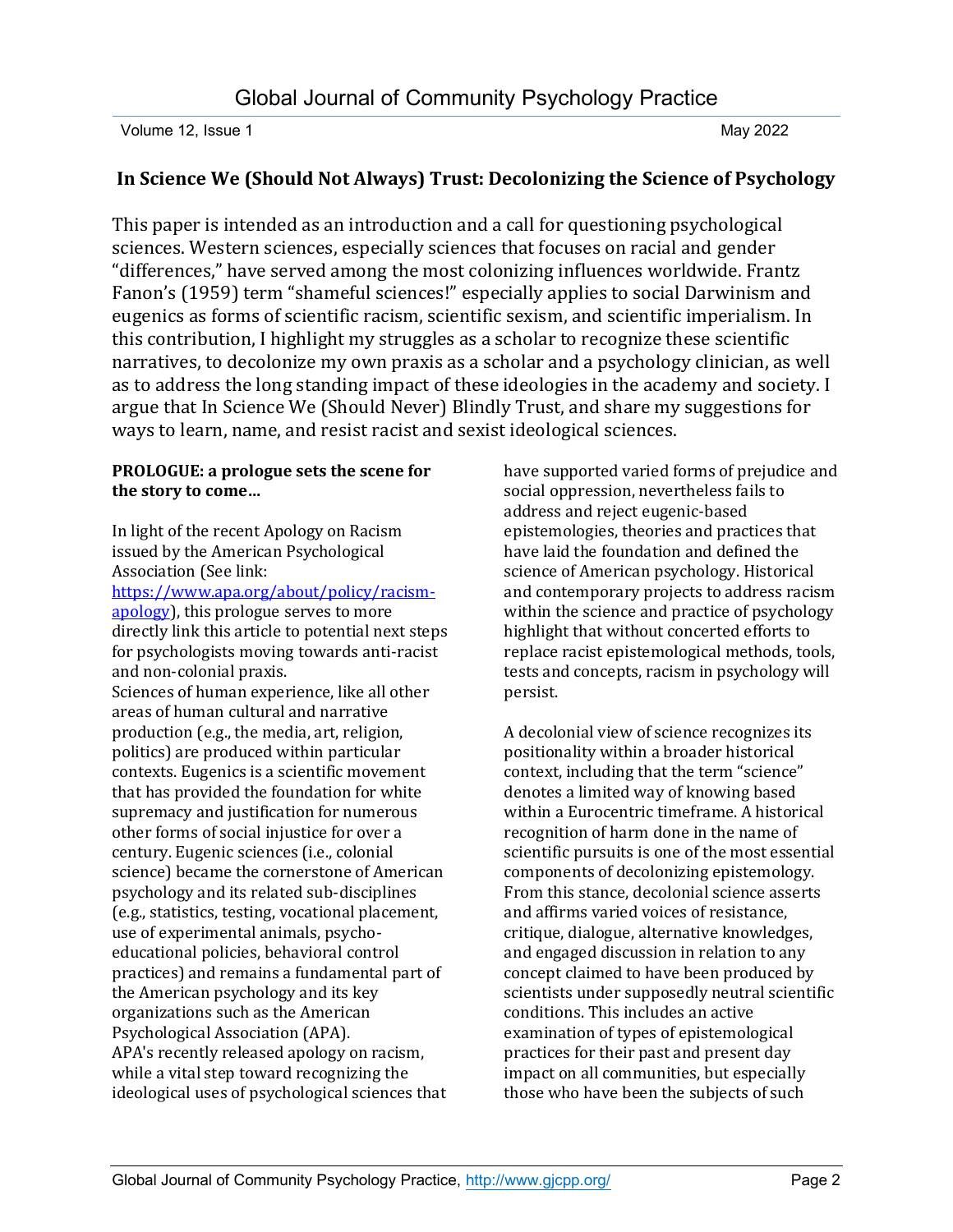investigations.

For an example of decolonial sciences see: [https://www.universityworldnews.com/post](https://www.universityworldnews.com/post.php?story=20210602122154852) [.php?story=20210602122154852](https://www.universityworldnews.com/post.php?story=20210602122154852)

### **Introduction(s)**

This contribution details my path as a scholar, clinician, and citizen to decolonize myself in relation to ideologies presented via scientific rhetoric, including those couched in statistical normality curves, evolutionary theories, or empirical validity. Moreover, this contribution highlights alternative forms of evidence, including archival historical evidence, that showcases deep sustained engagement of Western psychology scholars in sciences that uphold and promote social oppression. I wish to counteract the notion, common in the contemporary Western world, claiming that science has become the only force, which is supposedly progressive, salvific, good and true.

The statement "according to research" appears often in justifications of human social differences and in support of social inequalities while racist scientists promote their ideas as "evidence based" not just in altright media but in mainstream spaces such as CNN or Wikipedia. If I mentioned terms such as "religion," "cultural critique" or "politics," the reader is likely to view my contribution with a skeptical stance because religion, cultural views or political opinions are assumed to represent multiple opposing perspectives and agendas. In contrast, the modern Western world, regardless of whether liberal or conservative, left or right, does not appear to question sciences or scientists. The "March for Sciences," organized to rally against the Trump administration's supposedly anti-scientific stance, appears to entirely ignore that this same administration justifies its acts and rhetoric via scientific scholarship (e.g.,

"immigration causing rise in crimes"). The National Public Radio, a supposedly progressive media group, routinely broadcasts such shows as "Science Friday," where scientists promote all manner of research, typically without any discussion of alternative perspectives (find episodes on "positive psychology" scholarship) claiming that one's environment does not matter to one's happiness based on research with caged monkeys (Yakushko, 2019b). T-shirts and car bumper stickers show off slogans designed to pit "biased" religion against "non-biased" sciences: "In Science We Trust." In contrast, this contribution is intended to share my personal account of decolonizing my own perspective in relation to sciences through an active immersion in critical readings of archival and contemporary psychology scholarship and its varied uses by groups that promote hate.

### **The Supposed Purity of Science**

To most individuals engaged in any aspect of academia in the U.S., whether as students or scholars, Western sciences are revered as being a type of gold standard of justice, neutrality and good will. This perspective is not only promoted within the academy but is actively sold via national best-sellers on the salvific role of science in Western "civilization." A recent example was offered by Steven Pinker (2018), a Harvard psychologist, a popularizer of "evolutionary" and "behavioral genetic" psychologies, who recently published best-sellers on the wholly salvific, liberating, and progressive role of science, in contrast to all other social endeavors. According to Pinker (2002, 2018), everything good in Western societies, and in fact around the globe, occurred only because of Western scientific developments and contributions, even if science and scientists, whom Pinker promotes, produced research identified by scholars as racist or sexist (Ruti, 2015; Tucker, 1996; Yakushko, 2019a). While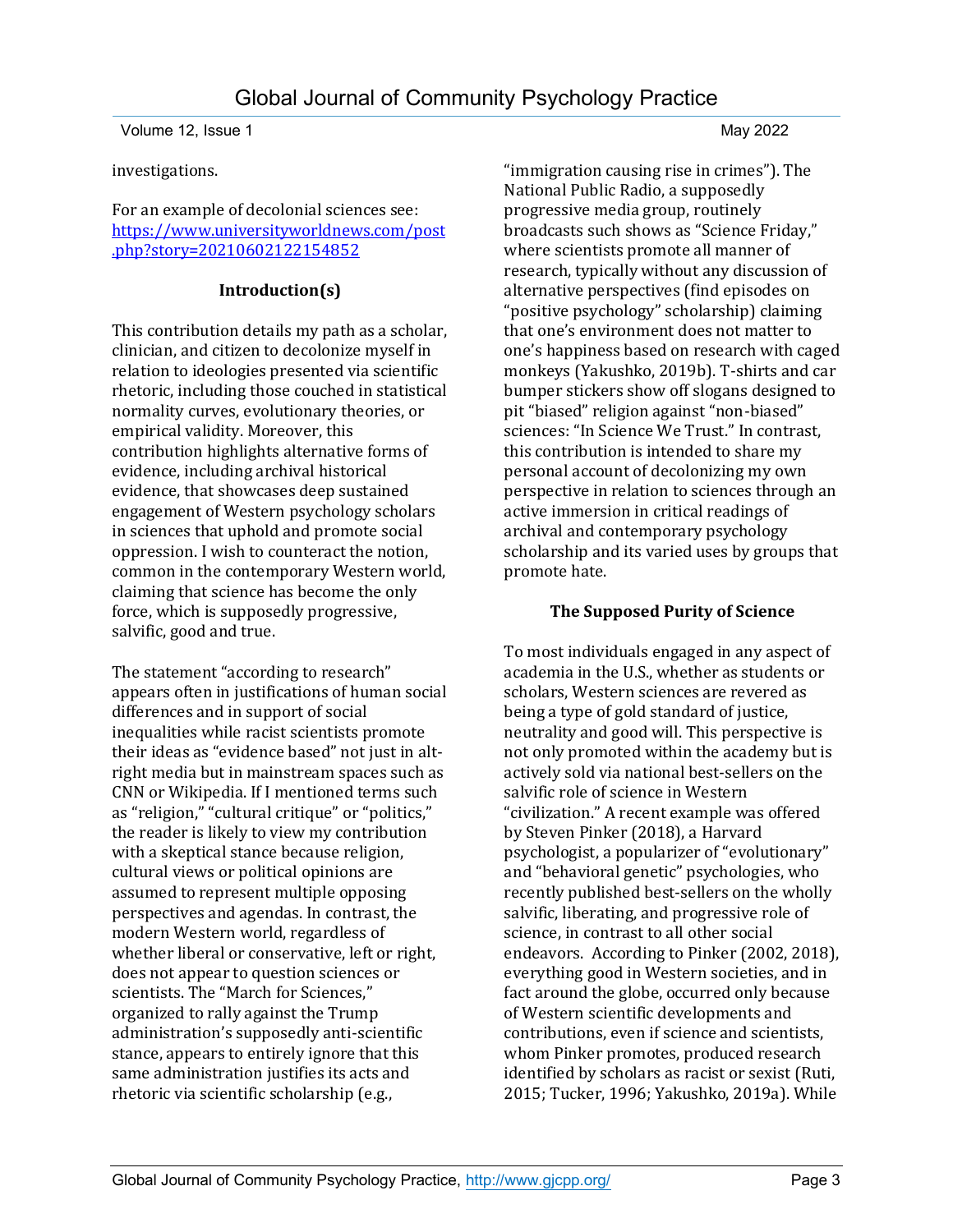Pinker's books are filled with promotion of racism, sexism, and eugenics (just as his Twitter account posting), and although he is directly implicated in supporting the pedophiles such as Jeffrey Epstein (Flaherty, 2019), scientists like Pinker continue to enjoy protection and promotion by the very powerful in American society (Gates, 2018). In addition, I find that even within social activist circles discussions of "research," "evidence-based" community solutions, and the "importance of science" in building their arguments appear to have become common.

My growing awareness of the use and misuse of scientific rhetoric is based on my experiences of being raised in the former USSR, a culture, in which moniker "scientific" prefaced most educational offerings encouraging the appearance of credibility (e.g., "scientific socialism," "scientific atheism," or "scientific military education"). After immigrating to the U.S. and entering into its advanced educational systems, I was struck by how numerous ideological positions were similarly couched in rhetoric of being "empirical" or "research-based" or "scientific." For example, I was struck by numerous proclamations about gender roles or women's intellectual capacities that appeared entirely based on Western capitalist notions of gender norms.

During my doctoral studies in psychology I became aware of questioning clinical theories and practices, which were typical of totalitarian aspects of my Soviet upbringing (i.e., focus on cognitive and behavioral controls), seemed routinely touted as the only "empirically valid" approaches. While being taught that cognitive-behavioral and behavioral clinical treatments are the most rigorously researched, I became aware that clinicians and scholars elsewhere in the world, especially in former Soviet block countries as well as most parts of Latin America, Asia, and Africa embraced

contemporary psychoanalytic perspectives. In contrast, psychoanalysis and psychoanalytic treatments continue to be attacked as nonscientific within mainstream psychology circles. Dissatisfied with lack of qualitative and feminist forms of research training, I pursued doctoral-level Women and Gender Studies. In this intensive interdisciplinary graduate experience, I discovered a world of critical gender, critical race and anti-colonial scholarship, most of which also drew on psychoanalytic theories (e.g., Butler, 2004; Bhabha, 1984; Fanon, 1959). During one formative psychology conference on gender and race, which I attended as a graduate student, I also began to learn about liberation psychologies (Martin-Baro, 1994; Watkins & Shulman, 2008), critical psychology (Walsh, Teo, & Baydala, 2014), and participatory based community research (Fine, 2009). I read and attended lectures by Howard Zinn (2010), and pursued activist-scholarship positions in work with issues of recent migration and human trafficking. When I became a fledging Research I faculty member, I published on xenophobia and sexism, but still found myself timidly navigating dominant psychology via empirical studies, evocations of "multicultural competence," and citations of numerous Western-based empirical data.

Several recent experiences with U.S.-based psychology sciences further emphasized the need for me to decolonize my own view of the "empirical" assumptions in psychology. As I participated in presentations on historical and contemporary origins of xenophobia with historians from the Smithsonian Memorial Holocaust museum, I began to note intersections of xenophobic rhetoric, supposedly based in sciences, that continues to promote the view of immigrants as diseased, violent, unintelligent, and "alien" (Yakushko, 2018b). I also began to examine history of eugenics and social Darwinism in Western psychology, discovering a stunning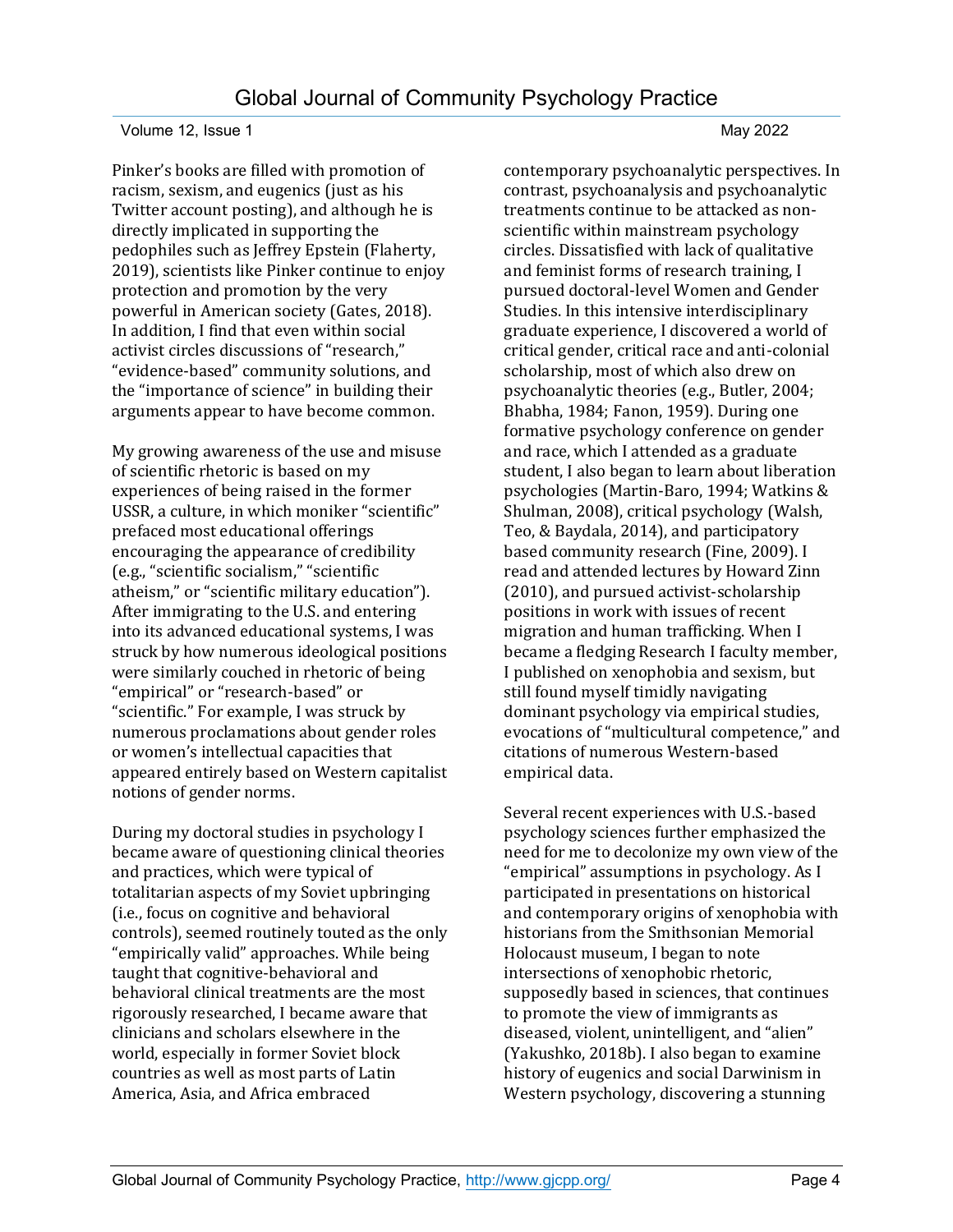number of leading Western psychologists engaged in supporting these ideologies as central to their views of human beings (Yakushko, 2019a). Whereas scholars and historians in other disciplines have been naming the horrific impact of eugenicist and social Darwinian views on treatment of diverse human beings and experiences (Bannister, 2010; Bashford & Levine, 2010; Dimen, 2013; Lombardo, 2011; Ruti, 2015), I was enraged to discover that dominant psychology scholars, institutions, organizations, and publications openly promote these perspectives as "empirically valid" and even somehow socio-politically progressive. For example, during a recent convention of the American Psychological Association, a Wall of History, celebrating 125th anniversary of the APA, including as its opening panels openly celebratory proclamations of violently xenophobic, racist, and anti-Semitic scientists (i.e., H.H. Goddard) and studies (i.e., the Army Mental tests). In returning to those critical aspects of my Soviet and socialist education, as well as through my interests in critical psychoanalysis (e.g., F. Fanon, J. Derrida, H. Bhabha, G. Spivak, S. Ahmed, J. Butler), I began my own process of decolonizing. Recommendations, with which I end this contribution, stem from my own struggles to examine, to name, and to re-envision what is considered psychological sciences and practices.

In James Baldwin's (1965) pivotal essay entitled *White Guilt*, history repeats itself by being lived on, unconsciously, by individuals and groups, and that in facing accurate historical accounts of self and society are a vital step of liberation. Fanon (1959), who accounted these histories in relation to colonization and enslavement of African peoples, specifically named the racist and imperialist brutality wielded in the name of "shameful sciences!" (p. 120). Thus, in this contribution I will invite you to abandon the

colonizing method of dispassionately reading about violent, oppressive, and often sadistic forms of sciences, past and present, without your human responses of anger, sorrow, guilt, and dismay (Laenui, 2000).

### **How the Assumptions of Science and Eugenics Shaped the Oppressive Nature of Psychology**

Use of sciences to reify oppressive ideologies has long standing history in Western countries, including in the U.S. (Guthrie, 2004; Tucker, 1996; Yakushko, 2019a). Eugenics is a historic and contemporary science as well as a social movement grounded in Darwin's theories of human evolution, which emphasize the survival of the fittest in the supposed struggle over resources, especially women (Bannister, 2010; Bashford & Levine, 2010; Lombardo, 2011). Supported by Charles Darwin (1872) himself, eugenics was first proposed by Darwin's cousin Francis Galton, who termed it the "science of racial betterment" (i.e., based on Greek words "great" and "born") (Galton, 1865, 1869, 1904; Popenoe & Johnson, 1935). Eugenics is primarily associated with Nazi Germany's policies of racial purity and the Holocaust (Kuhl, 2002; Weikart, 2004). However, the past and present eugenics' focus on scientific examination of human fitness via their fight for survival and control over procreation to produce supposedly evolutionary better subsequent generations (Bashford & Levine, 2010; Lombardo, 2011). Their slogan was that some people do not deserve to be born, and that human differences can be predicted and controlled.

The Enlightenment sciences, which including Darwinian evolutionary and Galtonian eugenic views, were grounded in cultural assumptions of the day, and indeed extended from histories of European cultural genocides, especially the witch-hunts, which swept both Europe and everywhere the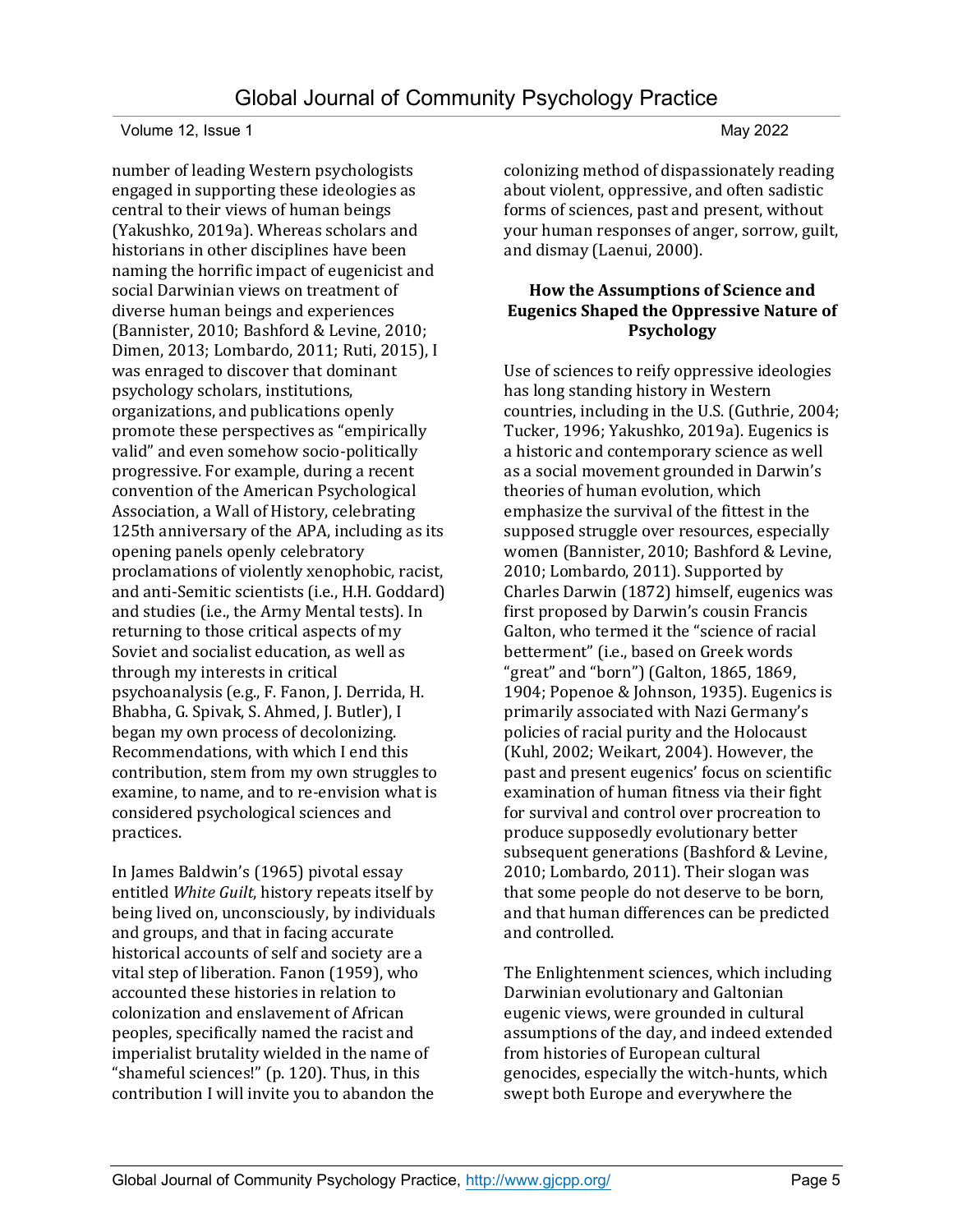Europeans colonized (Wistrich, 2014; Yakushko, 2019b). Scholars note that what are known as contemporary social sciences developed in close tandem with sciences of racial and gender difference (Elias & Feagin, 2016; Jackson & Weidman, 2004) Replacing religious and early scientific efforts to identify which individuals and groups were prone to being possessed by demons, scientists shifted to other biological explanations that made the same determinations (e.g., superiority of Nordic white wealth men to all others) but in the language of germo-plasms ("genes") or cranial measurements ("brains"). Religious tales that justified inequalities, such as the biblical Adam and Eve story, were replaced with mythic "cave men" accounts that supposedly led to the development of superior and inferior biological heredity. Moreover, Enlightenment psychologies' search for legitimizing themselves as true sciences resulted in their promotion of what contemporary philosophers of sciences have termed scientism: the insistence on the use of exclusively natural or physical empirical tools to produce "facts," which consist primarily of moralizing value-laden descriptions of human experiences (Sorell, 2013; Stenmark, 2018). For example, Stenmark (2018) emphasized that "scientism typically is a combination of certain scientific theories and a particular ideology or world view, namely naturalism or materialism… [which themselves] are not scientific but philosophical theories" (p. 4). Such scientific or scientistic efforts are not neutral but lead to varied forms of what Teo (2008) termed epistemological violence. For many historians and philosophers of sciences, Darwin's theories of evolution as applied to human social differences serve as prime examples of ideological sciences or scientism that led to varied forms of epistemological violence.

Notably, Darwin's primary work is nowadays only titled as *The Origins of the Species* whereas the actual title, which in fact is used

by contemporary eugenicists and White supremacists such as David Duke (1999), was *The Origins of the Species: Or, The Preservation Of Favoured Races In The Struggle For Life*. In this work, Darwin (1859) proclaimed that the "grade of civilization… [as] a most important element in the success of nations" (p. 239). Darwin's (1872) next most celebrated book, *The Descent of Man in Relation to Sex*, is filled with eugenics as well as promotion of the British men as both an evolutionary superior race and gender. In his second most celebrated work, The Descent of Man in Relation to Sex, Darwin (1872) openly proclaimed that "at some future period, not very distant as measured by centuries, the civilized races of man will almost certainly exterminate and replace, the savage races throughout the world" (p. 252). Throughout his works Darwin justified imperialist, racist, and sexist views as merely observations of the natural world or the evolutionary "truth" which should be dispassionately accepted and carried out. Darwin's (1872) allusions include comparing his work and the works of eugenicists to those of a surgeon, who must impassively cut out sick tissue (e.g., non-Nordic racial minorities, the poor, "unchaste" women) from the ever-evolving body of humanity.

Francis Galton, Darwin's colleague, friend, and cousin, began his work by similarly claiming to dedicate himself to extensive neutral scientific work (i.e., experimental statistical studies, empirical observations of other cultures), which he claimed to have verified Darwin's theories. He compared wealthy, Nordic/British White males, including "great men in history" as well as Cambridge University graduates to non-British minorities, British poor, and women, making scientific pronouncements such as that "the average intellectual standard of the negro race is some two grades below our own" and that "the number among the negroes of those who we should call half-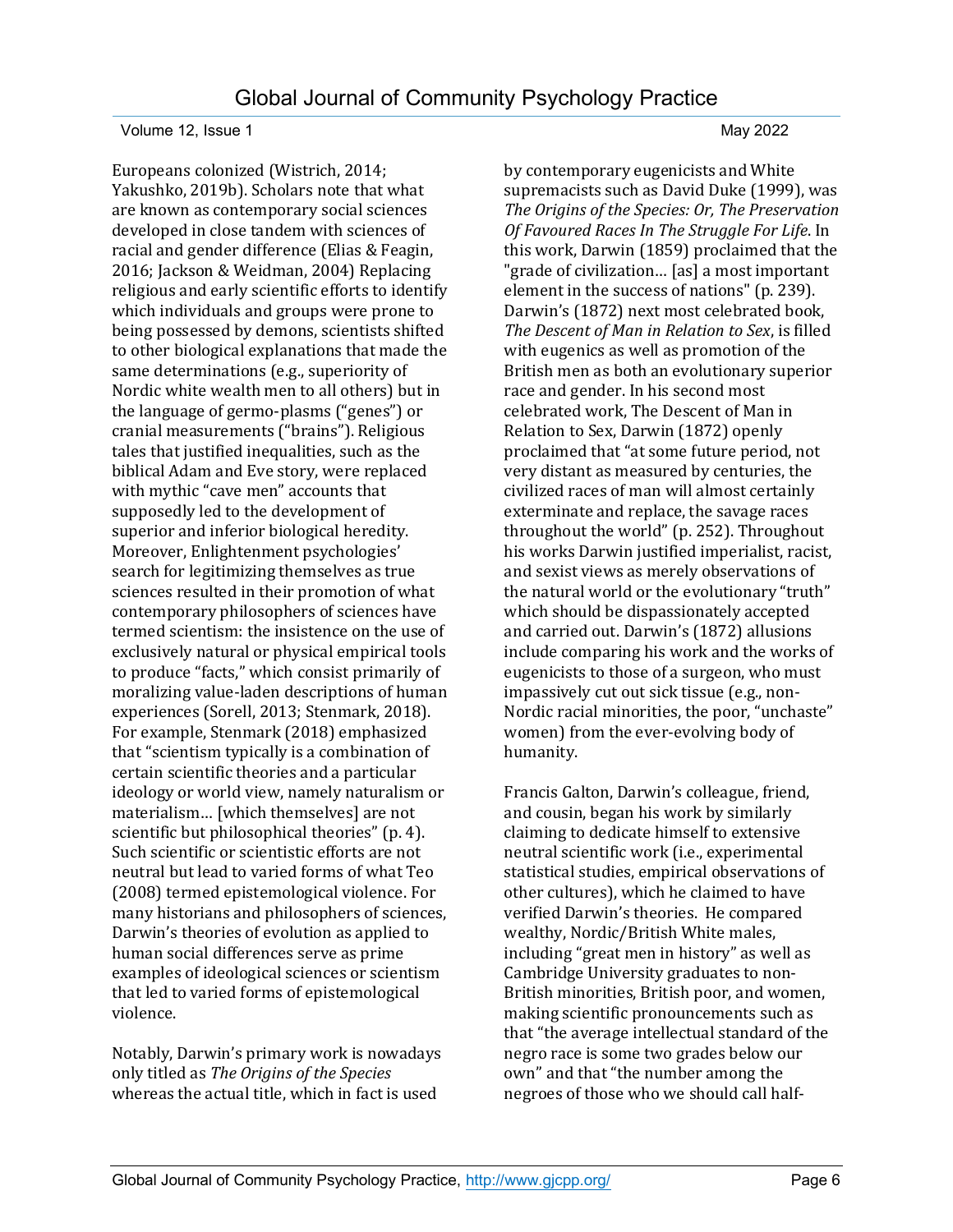witted men, is very large" (Galton, 1884, p. 338-339). Decrying the dysgenic dangers (i.e., evolutionarily problematic) of having these individuals live and have children, Galton became the first scientist to offer empirically designed "utopias" or the world that is filled entirely with socially engineered racially pure (i.e., Nordic White), highly intelligent (i.e., by Western IQ measures), physically perfect (i.e., lacking any illness or disability), emotionally and behaviorally self-controlled, and perpetually optimistic individuals (Cattell, 1987; Galton, 1869; Watson, 1914). From Galton to today eugenicists openly discuss their efforts to create a "Super Race" by "breeding" the "Super Man" (Nearing, 1912, pp. 25-26).

Among the main strategies undertaken by eugenicists, past and present, is demanding complete compliance with their ideas by shaming individuals for being non-scientific and offering "empirical" data on dangers of not following the eugenics with total blind faith. For example, in his popular book entitled *National Life From The Standpoint Of Science* Karl Pearson (1905), a founder of the field of statistics and British eugenicist, shamed his readers for following their feelgood inclinations to humanize "the evolutionary unfit" or care for their wellbeing. Rather than having "sympathy toward the Red Indian" by reading fiction, Pearson proclaimed that indigenous people's destruction reflected "the natural history view of mankind'' because truth of Darwin's scientific theories was "verified…chiefly by way of war with inferior races" (p. 44).

In the U.S., numerous scientists, especially academic psychologists, took up the flagship of social Darwinism and eugenics and made these theories foundations of their work. The majority of leading psychology scientists who occupied top academic posts, scientific journal boards, and professional organizational leadership positions were also

leading multiple eugenic societies and the founding member of the American Eugenic Research Organization (*Eugenical News*, 1916-1924). For example, Robert Yerkes, who was Harvard based psychologist who founded the field of "comparative" or animal psychology, who served twice as the president of the American Psychological Association and served as a director of the National Research Council, was an avowed eugenicist. Yerkes (1923) produced such works as the *Eugenic Bearing of Measurements of Intelligence in the United States*, in which he stated that "eugenics, the art of breeding better men, imperatively demands reliable measurement of human traits of body and mind" (p. 225). According to Yerkes,

Eugenics needs accurate and reasonably complete descriptions of human behaviour as partial basis for methods of control. It may look to psychology hopefully for accurate descriptions of traits of mind and their expressions in action, for measurements of the manifold features of intellect, feeling, will, temperament, character-in fine for the scientific description of the human personality. (p. 226)

Similarly, Louis Terman (1916), a distinguished Stanford psychologist, and the developer of the most commonly used IQ tests routinely referred to eugenics as central to his work because "considering the tremendous cost of vice and crime…it is evident that psychological testing has found here one of its richest applications [in eugenics]" (p. 12). Terman regularly decried the "dullness" among certain groups of Americans, stating that [supposed lack of intelligence] "seems to be racial, or at least inherent in the family" and found with "extraordinary frequency among Indians, Mexicans, and negroes" (p. 91).

Among the first large and enormously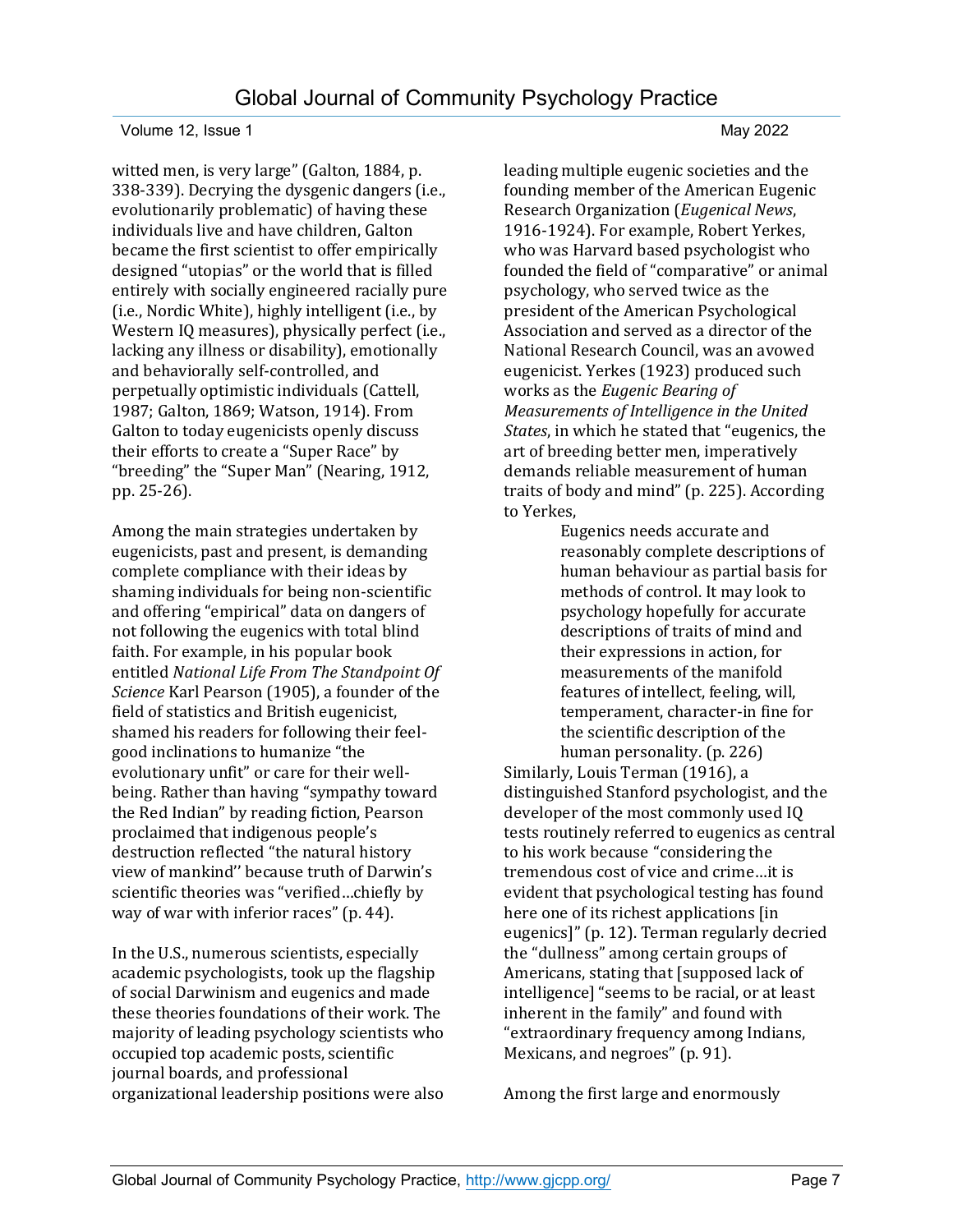popularized studies by American psychologists were the Army Alpha and Beta tests, which were developed, conducted and published by top American psychologists, including Yerkes (Harvard), Brigham (Princeton), Thordnike (Columbia), Terman (Stanford), John B. Watson (Johns Hopkins), and many other notable psychology scholars (*Eugenical News*, 1916-1924; Tucker, 1996). Carl Brigham (1923), Princeton University psychologist who later developed the Scholastic Apperception Test (SAT) summarized the results of this study in a national best-selling book *A Study in American Intelligence*. Yerkes (1923) urged the American public "to consider their [study results'] reliability and their meaning, for no one of us as a citizen can afford to ignore the menace of race deterioration or the evident relations of immigration to national progress and welfare" (p. viii). The study was proclaimed to be unbiased, highly scientific, and one of its kind in providing bell-shaped "normality" results (the book is filled with statistics, data tables, and scientific discussions). Among its key results were conclusions such as the confirmation of "the marked intellectual inferiority of the negro" which was "corroborated by practically all of the investigators who have used psychological tests on white and negro groups" (Brigham, 1923, p. 190). These results were used then to discuss the importance of segregating African American children in schools for the supposed sake of Black children's well-being because "the average negro child cannot advance through an educational curriculum adapted to the Anglo-Saxon child in step with that child" (p. 194). Other racist and xenophobic scientific discoveries by this all-encompassing and heavily funded study were such empirical assertions as "our figures… tend to disprove the popular belief that the Jew is highly intelligent" (p. 190) and that "our study of the army tests of foreign born individuals has pointed at every step to the conclusion that

the average intelligence of our immigrants is declining" (p. 197). These empirical results were openly promoted not only to the public but to its representatives, who in fact enforced such policies as to "only to admit those who are superior to the median American in mental endowment as far as this is shown by approved mental tests" (Evans, 1931, p. 16). Brigham (1923), however, offered an optimistic summary that "the deterioration of American intelligence is not inevitable, however, if public action can be aroused to prevent it. There is no reason why legal steps should not be taken which would insure a continually progressive upward evolution" (p. 210). These eugenic-based steps, according to Brigham, had to focus on the "prevention of the continued propagation of defective strains in the present population" (p. 210).

These stunningly racist and xenophobic empirical proclamations were profoundly disturbing to me, not only in relation to openly White supremacist and White nationalist ideology, but because these studies and sciences were produced by founding "fathers' of psychology, whose works I was taught to accept as salutary. I also made myself aware of profoundly damaging and violent impacts on vulnerable communities, including decisions by the U.S. government to close American borders to all but a small number of Nordic immigrants or formalization of racial school segregation (Gould, 1996; Guthrie, 2004; Kuhl, 2004; Lombardo, 2011; Tucker, 1996).

Another example of scientific eugenics in U.S. psychology involved a famed psychologist, whose work became essential for biologically and genetically reductive perspectives in psychology and explanations of human social behavior in terms of hereditary traits: H. H. Goddard. During the early XX century Goddard ran of the most noted eugenic laboratories around the globe—the Training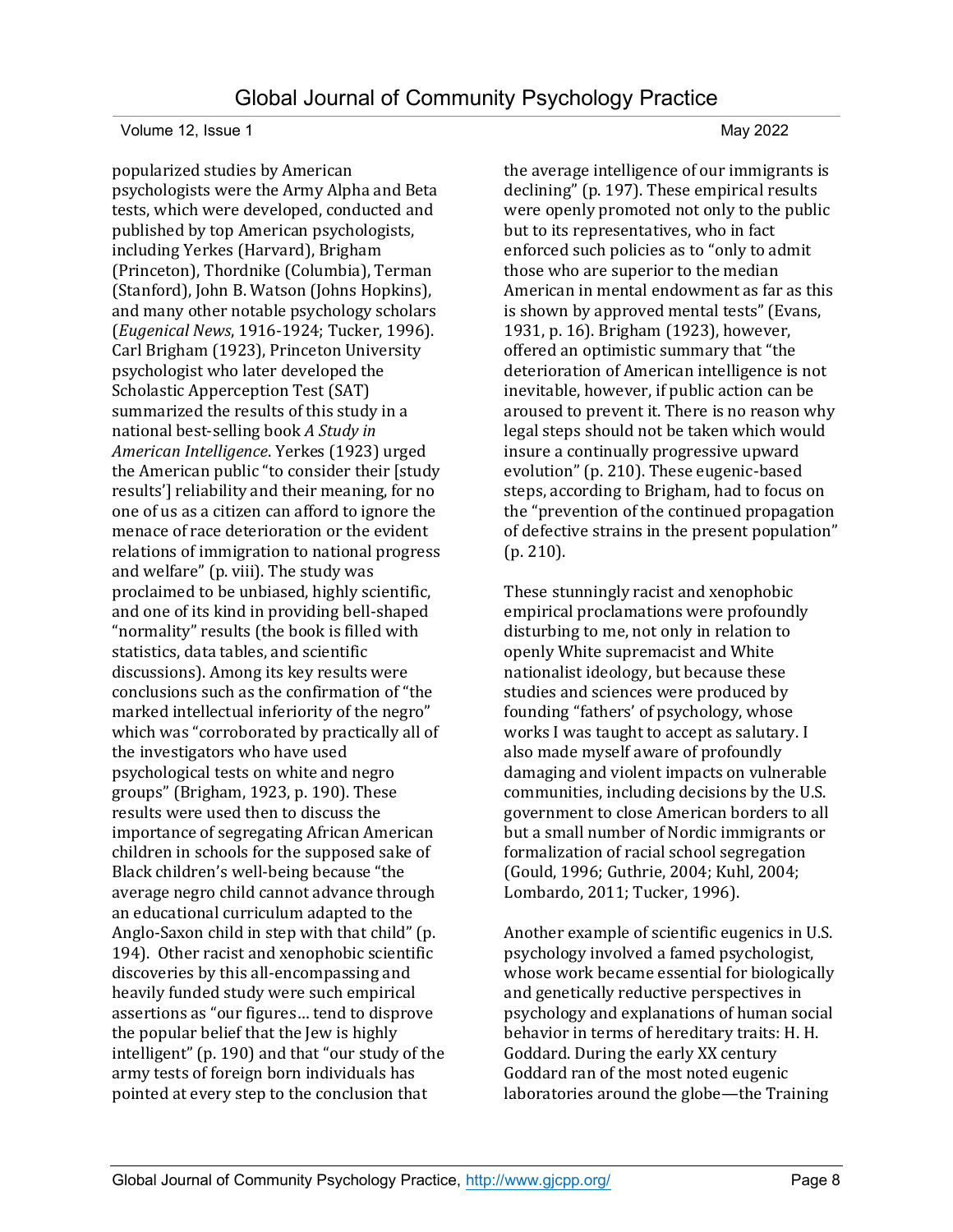School for Feeble-Minded Girls and Boys in Vineland, NJ (Bashford & Levine, 2010; Black, 2003; Goddard, 1912, 1917; Smith, 1999; Tucker, 1996). Goddard's main focus was on individuals determined to be "feeble-minded" who he claimed could appear "normal," thus necessitating specialized professional testing by trained psychologists. According to Goddard (1911), the feeble-minded individuals were treacherous for American society because while appearing to be average, "these are the people who cannot be taught decent living, and through their ignorance of things, which they have not the capacity to learn, they spread disease, through their person and their untidy surroundings. They are thus a menace to public health as well as to morals" (p. 263). Therefore, Goddard scientifically guaranteed that "the elimination of this grade of feeblemindedness would result in an enormous improvement in happiness and possibilities of achievement in every community" (p. 262), specifically in his highly popularized Kallikak study (Goddard, 1912). The Kallikak study was central to the U.S. Supreme Court decision to uphold involuntary sterilization of Carrie Buck, a young woman who was raped by a nephew of her adoptive family but blamed and institutionalized as a feebleminded prostitute (Lombardo, 2011). Moreover, the 1933 Nazi German book's second re-print named H. H. Goddard to be the most significant contributor to the "law for the prevention of sick or ill offspring" because Goddard demonstrated "just how significant the problem of genetic inheritance is" and that "no example shows so clearly as the Kallikak study" (in Kuhl, 2002, p. 41). Whether racist, xenophobic, sexist, homophobic or misogynist assumptions in these studies, I open myself to evidence of how detrimental and profoundly oppressive were their assumptions and influences.

### **Contemporary Eugenics By Many Other Names**

My discoveries in reading both historical, including archival, and contemporary scientific publications by Western psychologists led me to affirm Baldwin's (1961) recognition that oppressive histories live on, often in renamed and rebranded formats. For example, American eugenic and socially Darwinism-oriented scientific groups persisted, evolved, or rebranded, such as "social biology," "evolutionary psychology" or "behavioral genetics" (Dusek, 1999; Eckland-Olson & Beicken, 2012). Many leading U.S. psychologists developed new strategies for promoting social oppression as scientific. H. E. Garrett, an APA president in 1946 and Columbia University professor, continued to openly support eugenics and its new iterations such as social biology and behavioral genetics (Tucker, 1996). Notably, Garrett served as the scientific expert witness who argued for maintaining racial segregation in American schools by providing empirical testimony on the supposed intellectual deficiencies of racial minorities in *Brown v. Board of Education* hearings (Tucker, 1996). Garret's (1952) scientific testimony in *Brown v. Board of Education* was filled with numerous studies and data, as well as his own statements on keeping schools segregated:

> My prediction would be that if you conducted separate schools at the high school level for Negroes and whites, one of the two things might happen: that the Negro might develop their schools up to the levels where they would not mix, themselves; and I would like to see it happen; I think it would be poetic justice… the other would be in a mixed school where, as I said, a great many animosities, disturbances, resentments, and hostilities and inferiorities would develop. (p. 955)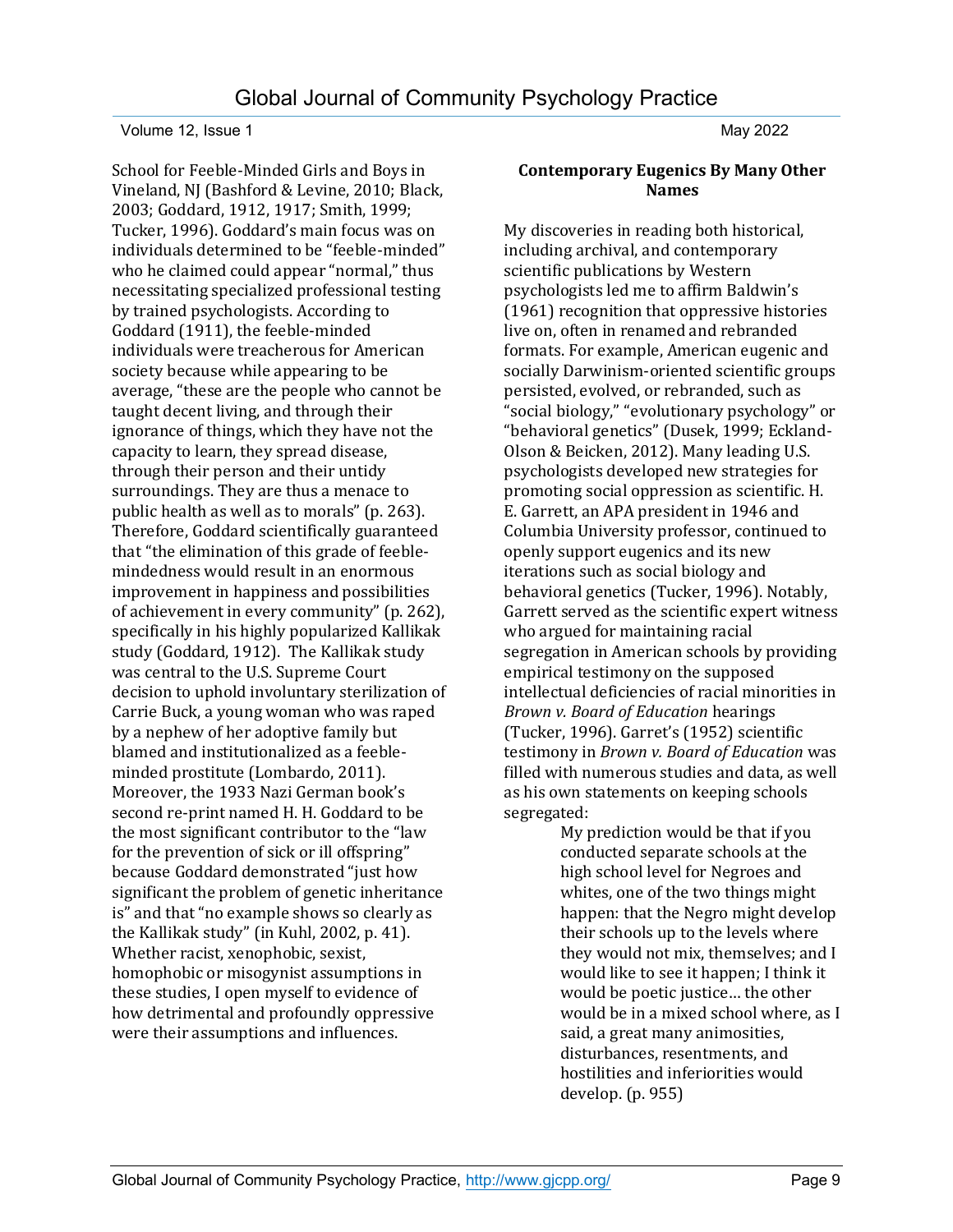Garrett also contributed White Supremacy publications as the *White Citizen Gazette* and served as the director of the Pioneer Fund, which was designated as "one of the most influential racist groups of the 20th century" and the "primary source of scientific racism" by the Southern Poverty Law Center (2017, online). Garrett (1961) was among the scholars who began to insist that the "true" sciences of racial differences were denied because scholars and non-scholars fell pray to what he termed "*The Equalitarian Dogma*" (title of the article). This ideology espoused that equality and social justice are feel-good non-scientific dogmas while "real" science "proved" superiority of Whites.

Many contemporary Western psychologists, whose studies continue to fill Western psychology journals and textbooks, such as A. Jensen, H. Eysenck, R. Cattell, and P. Rushton continued to promote hereditary, biological, genetic, and evolutionary bases of human social differences while attacking the notion of racial equality or racial justice as "dogmas," "moralistic fallacies," "political correctness," and anti-scientific "chimeras" (Cattell, 1987; Gottfredson, 1994ab, 2005; Lynn, 2001; Rushton & Jensen, 2005). Whereas historical psychology eugenics were hidden behind terms such as intelligence testing, behaviorism, comparative (animal) psychology, eugenic psychologies developed new terms to hide ideologies. For example, Jensen and Rushton (2005) rebranded their racist studies as empirical "race realism" while attacking any efforts to question such promotion of racial inequality as a "moralistic fallacy" (p. 328). "Race realism" is one of the most widely used terms as the foundation for the scientific justifications of White Nationalism and White supremacy, such as in the racist underpinnings of the American Renaissance group (Southern Poverty Law Center, 2019).

Facing my own privileging of my academic,

and thus, social position, I discovered that relegating representations of racist and White supremacist individuals as lacking in education and being non-scientific, I found that some of the most stunning examples of racist and sexist ideologies are produced and promoted by my colleagues who are fellow psychologists. White supremacy and White nationalism, just as slavery, colonization, and genocides against indigenous nations, were and continue to be justified as based in sciences (Kendi, 2015; Tucker, 1999; Zinn, 2010). Many openly racist Western organizations, such as the Pioneer fund, offers financial backing exclusively to scientists (Southern Poverty Law Center, 2017; Tucker,

1996; Yakushko, 2019ab).

Moreover, pop scientific books sold to the public continue to promote a view of science and scientists as always correct, salvific, and unbiased. Recent voluminous books by Steven Pinker (2002, 2018) offer a prime example of a psychologist promoting science of racial and gender "differences" while evoking need for eugenics. In my own stunned discovery that Pinker's books are filled with promotion of Pioneer fund supported studies (e.g., Linda Gottfredson's (1994ab, 2005) attacks on affirmative action and promotion of racist ideologies in regard to human intelligence), I was even more shocked to find that Pinker is openly celebrated by financers such as Bill Gates, propelling his work to national best seller status. While quoting Obama and the Beatles, and claiming to be a "liberal" and a "gender" (i.e., non-equality) feminist, Pinker decries "scientific truth" being misrepresented and maligned by leftist academics, "anti-scientific humanities," "jeering social justice mobs" of students, the media and even the United Nations, which, in his words, follow "dogmas" of human equality rather than true sciences of human differences. In his recent best-selling book Pinker (2018) admonishes those who critique eugenics for following "anti-scientific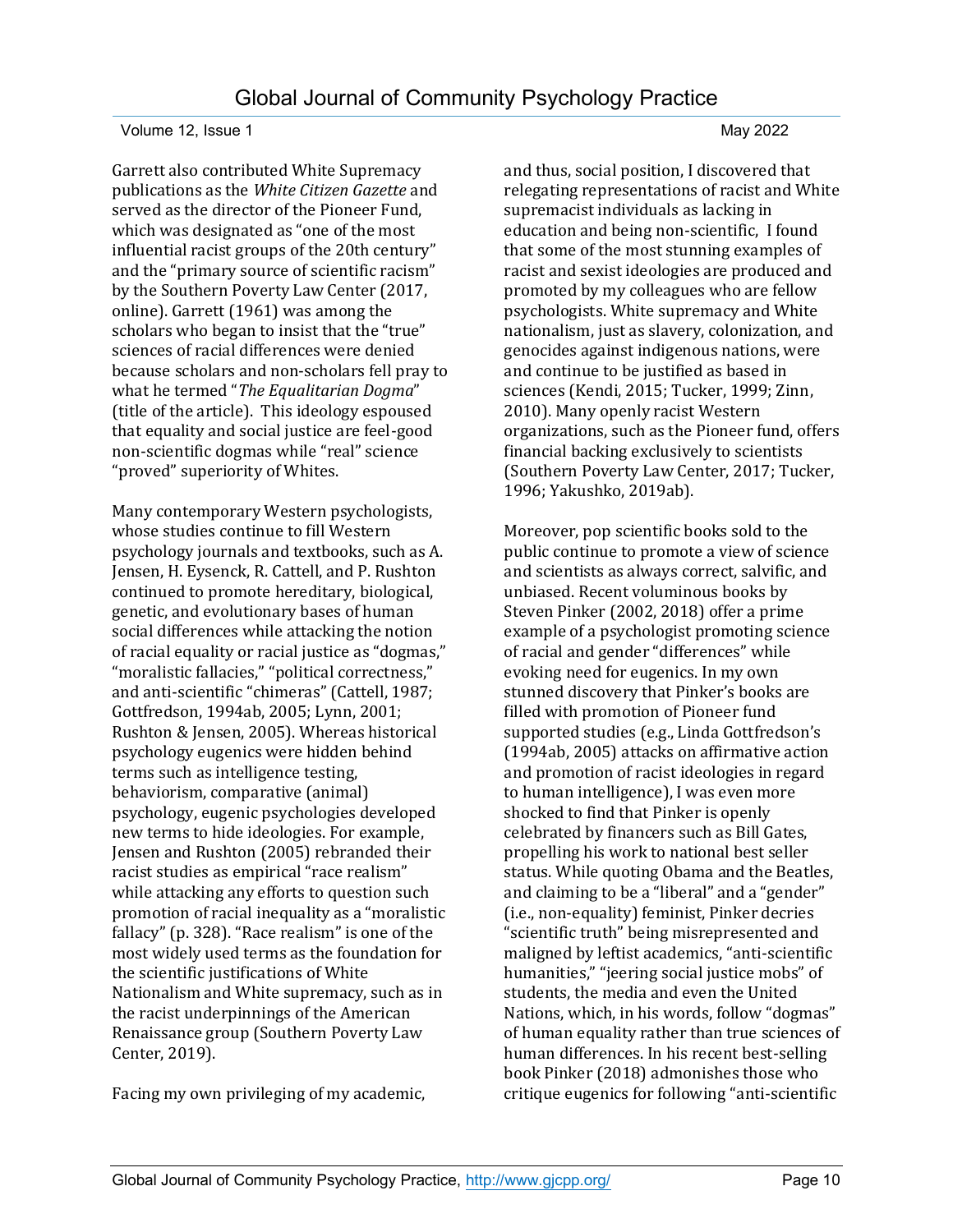propaganda" (p. 400). He attacks any critical historian or scholar as not only being "antiscientific" but also "progressophobes" and "prophets of doom" (his list includes C. West, F. Fanon, M. Foucault, K. Marx, H. Marcuse, J. Derrida and others).

Pinker and other "race realism" and "gender feminist" scientists claim that their works only explain, but supposedly do not encourage racism or misogyny. However, White supremacists, White nationalists, and other hate groups openly celebrate and utilize their works to support their actions (e.g., the American Renaissance group or InCels – see Anti-Defamation League, 2019). For example, I discovered that David Duke's (1999) *My Awakening: A Path to Racial Understanding*, considered the White supremacy manifesto by contemporary White nationalists and altright adherents, not only bases justifications for his "Aryan" KKK utopian vision of "White awakening" on works by Darwin, Galton and many contemporary psychologists, but is introduced by an academic psychologist. G. Whitney (1999), a psychologist and one time president of the American Behavioral Genetics Association, offered a lengthy introduction not only described how psychological sciences and scientists maintain racist stance while hiding it from "feel-good" equality promoters in psychology. He also used his scientific authority to vouch for Duke's *My Awakening's* scientific veracity and accuracy, stating "as a scientist who specializes in the field of Behavioral Genetics, I must tell you that I have gone over David Duke's considerable data on genetics and race and find it in line with the latest scientific discoveries and knowledge in this area" (p. 5). Whitney asserts that "David Duke's awakening is presented here in three interconnected major themes of his discoveries of honest truths that are politically incorrect. One of his honest truths is that from a thorough immersion in modern science he became convinced that racial

egalitarianism is the scientific equivalent of the flat-Earth theory. He rejects the smear of "racist" while maintaining that the true data are very different from those that most of us have been led to believe" (p. 6).

Thus, Duke's empirical justifications of White supremacy is summarized in chapters with titles such as *A Question of Intelligence, Heredity and Environment, Race and Intelligence, The Roots of Racial Differences*, and *The Evolution of Race The History of Race.* Duke's "Aryan vision " offers eugenic, genetic, and evolutionary utopias of an exclusive "White, Christian civilization": "When our whole nation becomes a White community again, and when the media and our schools are a reflection of the highest of our Aryan ideals, the new millennium will truly arrive, and the Natural Order will commence" (p. 456). His "White strategy for victory" included "scientific" awakening of the White people:

"Every awakened White person becomes an Aryan, a racially conscious White person dedicated to our survival and evolutionary advancement… Our real strength can only come from our utter dedication to the truth, the whole truth, and nothing but the truth" (p. 470).

In summary, I have sought to become more aware of contemporary racist sciences that make appearances not only on CNN (Southern Poverty Law Center, 2017), and who are "marching for sciences" in places like Charlotsville, VA, where David Duke openly rallied for "Taking the Country Back" (NBC News, 2017). I listen for scientific justifications of closing borders and vilifying immigrants by far-right politicians and the media (Yakushko, 2018b). I have protested racist sciences which are promoted via speaker tours of campuses (e.g., tours by Charles Murray of Herrnstein & Murray, 1999 or Pinker, 2018). My own skills with archival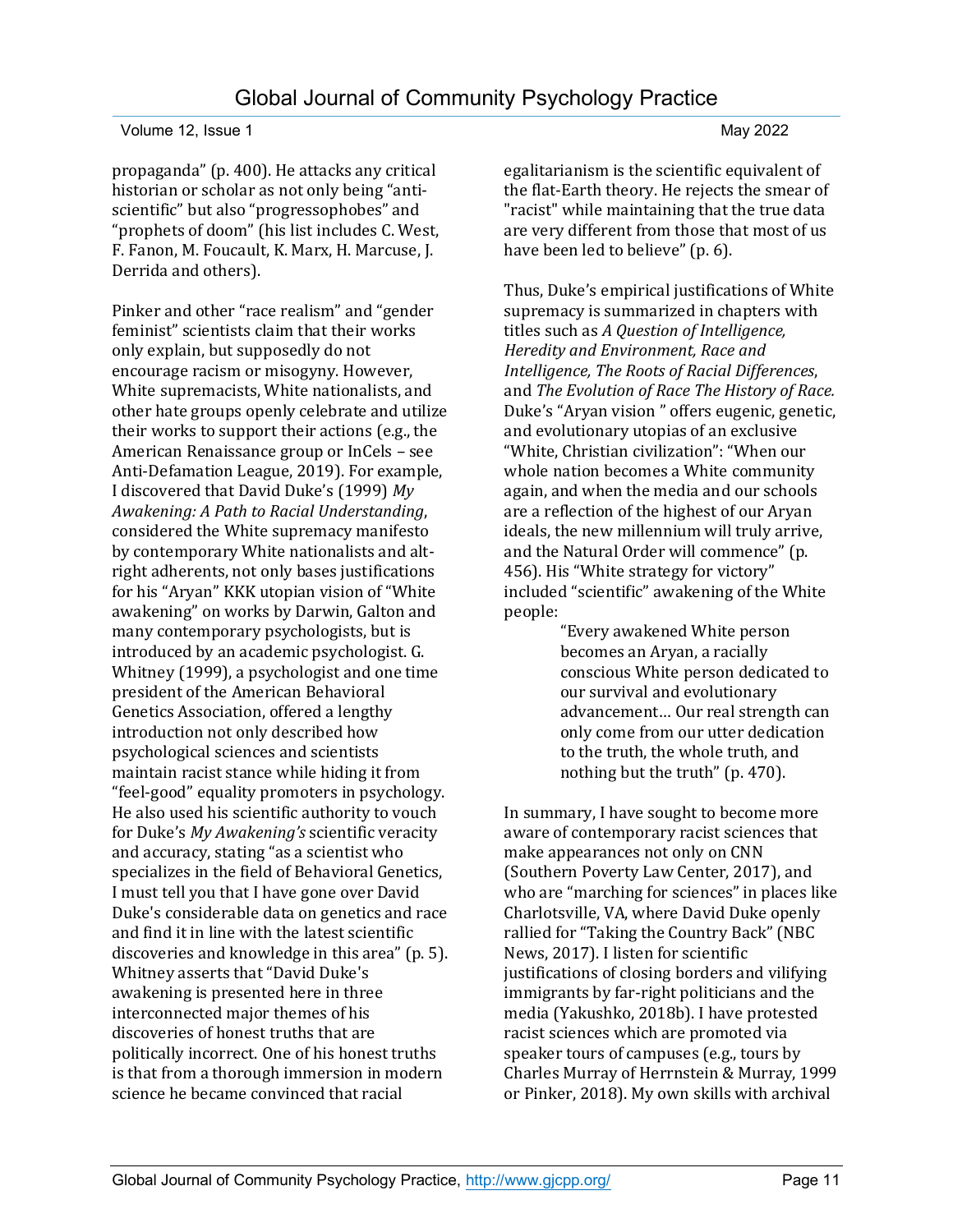research, publishing, teaching and speaking leads me toward venues of responding to empirical justifications of continued oppression toward African Americans, recent immigrants, and women via evolutionary "theories" and dispassionate uses of statistical or genetic data. I try not to look away from the recognition that much of psychological "knowledge," especially in regard to brains and behavior, is produced on tortured experimental animals and that such sciences are being used to torture human beings as "terrorists" (The Independent Report, 2015; Yakushko, 2019). I am dismayed that Western individuals are sold scientific utopias of perpetual happiness that claims that emotions such as anger, sorrow, guilt, shame, regret, or fear are a form of mental illness (Ahmed, 2004; Hedges, 2009; Yakushko, 2019b). I seek out scholars and writers, such as G. K. Chesterton (1922), whose book *Eugenics and Other Evils*, inspires me to recognize that the "thing that really is trying to tyrannize through government is Science… that creed… which began with Evolution and has ended in Eugenics" (pp. 77- 78).

In search for courage, understanding, and vision for my personal epistemic decolonization, I turn to critical psychoanalytic scholars such as Fanon, Derrida, Bhabha, Said, Butler, Ahmed and Hook. Frantz Fanon (1959), a practicing psychoanalyst and a founder of anti-colonial movement in Africa, began to document the significance of using supposedly scientifically supported views of Black people as unintelligent, aggressive, impulsive, and amoral. He also emphasized that these scientific "facts" were used to colonize the minds of the African Black people themselves, leading to lives being "haunted by a galaxy of erosive stereotypes" (p. 129) that were unconsciously internalized. Works by Fanon and other social critics and activists have helped me recognize ways in which sciences

can be violent, insidious, and vicious while dehumanizing and inciting oppressive policies, norms, and stereotypes.

I would like to offer several other considerations, which I have found meaningful in my attempts to decolonize or offer a decolonizing perspective in psychology. Insist on questioning dominant historical accounts, especially in relation to sciences focused on human social differences. Taking an inspiration from Zinn (2010), rather than accepting the dominant cultural accounts I encourage and participate in efforts of re-examining Western sciences from the standpoint of those at whom such studies are directed and whom varied ideological sciences attack. Such critical work may require insistence on reading the original documents instead of summaries included in textbooks, peer review journals, or professional organizational accounts. I have discovered that majority of the original texts are found in libraries, Internet search engines, academic searches such as EBSCO, and White supremacy websites, which republish these works.

Make this history about real people, not just data, ideas, and academic/professional identities. Like with good literature, stories, myths, or films, I seek to compassionately imagine what it might have been like to be "Deborah Kallikak," proclaimed to be the poster-child of feeble-mindedness; or Carrie Buck, who was raped and sterilized against her will based on Kallikak and other similar "science"; or an illiterate military recruit or a Jewish immigrant coming to Ellis island, who were tested and found evolutionarily unfit and "parasitic;" or a 9-month old "little Albert" on whom the eugenicist and behaviorist John B. Watson sadistically experimented; or an adolescent in studies on the amounts of "White blood" in relation to your intelligence and optimism; or a dog tortured in studies by the "happiness guru",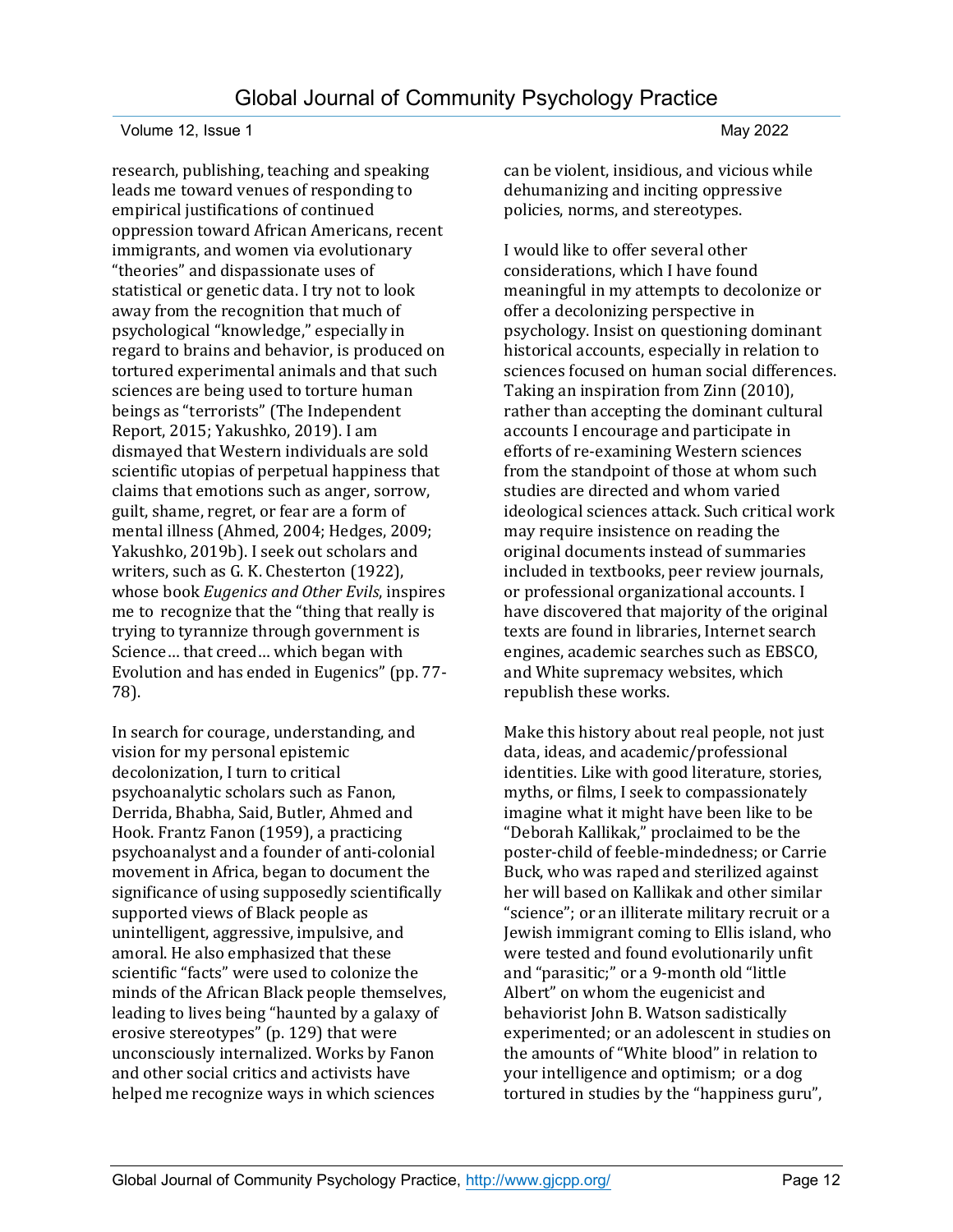and CIA consultant on human torture Martin Seligman on "learned helplessness." Having empathy toward human and non-human creatures in these experiments may lead to feeling necessary sorrow, anger, guilt and shame – essential internal states that may lead to personal decolonization and change (Chilisa, 2012; Laenai, 2000).

Similarly, I attempt to enter into reading contemporary scientific works by holding these views from multiple perspectives and critical disciplinary paradigms. Whether justifications of eugenics, or abolition of affirmative action, or promotion that rape is merely characteristics of biological sex and not violence, consider the direct living impact of these ideas on people, toward whom such science is directed. If needed, be inspired by journalists who bravely document the misuses and impact of sciences on human communities. For example, learn more about Boston journalist Walter Lippman (1922) who took on paragons of eugenic American psychology and developed the term "stereotype".

I strongly recommend reading the works that distress and sicken you, such as *A Study in American Intelligence*, or the *Bell Curve*, or *My Awakening.* To help you understand the impact of these publications, utilize support offered by those who pay attention to ways sciences and scientists are utilized by hate crime groups, such as by the Southern Poverty Law Center or historians of scientific racism (e.g., Guthrie, 2004; Tucker, 1996) and scientific sexism (e.g., Dimen, 2013; Ruti, 2015). These readings will inform you about terms, names, and fields to pay closer attention to, such as the Pioneer funded Gottfredson, Rushton, Bouchard, Herrnstein & Murray as well as "social biology," "behavioral genetics" or "race realism." Make a commitment to study those scholars, whom contemporary promoters of Social Darwinism and eugenics, such as Pinker, vehemently

attack as "anti-scientific," as "prophets of doom" or "progressophobes" (e.g., F. Fanon, C. West, J. Derrida, S. Gould, M. Foucault, E. Fromm). I have had and continue to reexamine what I have been taught in my educational programs, including in regard to theories such as psychoanalysis, which have served as a foundation for critical theorizing for many of the aforementioned scholars.

I hope that all of us also make history and participate in its vital revolutionary changes. For example, we could begin by summarizing alternative and critical perspectives on sciences and scientists via informational Internet sites such as Wikipedia (which often represent either sanitized or misleading views of ideological sciences and scientists). We can write op-eds to our local paper when we see race scientists coming through our community and presenting their ideas as "truth" because of their supposed neutral unbiased empirical work. Whether we hold an academic position or a professional license, or act as a concerned citizen, we can contact news agencies and journalists who cite racist and sexist sciences.

Lastly, I hope we commit to making our own scholarly and professional work visible in regard to its sociopolitical, epistemological, and cultural values. No science, especially sciences of human social difference, can be neutral or unbiased. Passionately challenge the motto In Science We Trust, and become a conscientious resistor who marches against "shameful sciences!"

### **References**

- Ahmed, S. (2004). Cultural politics of emotion. New York: Routledge.
- The American Renaissance. (2019). About us. <https://www.amren.com/about/>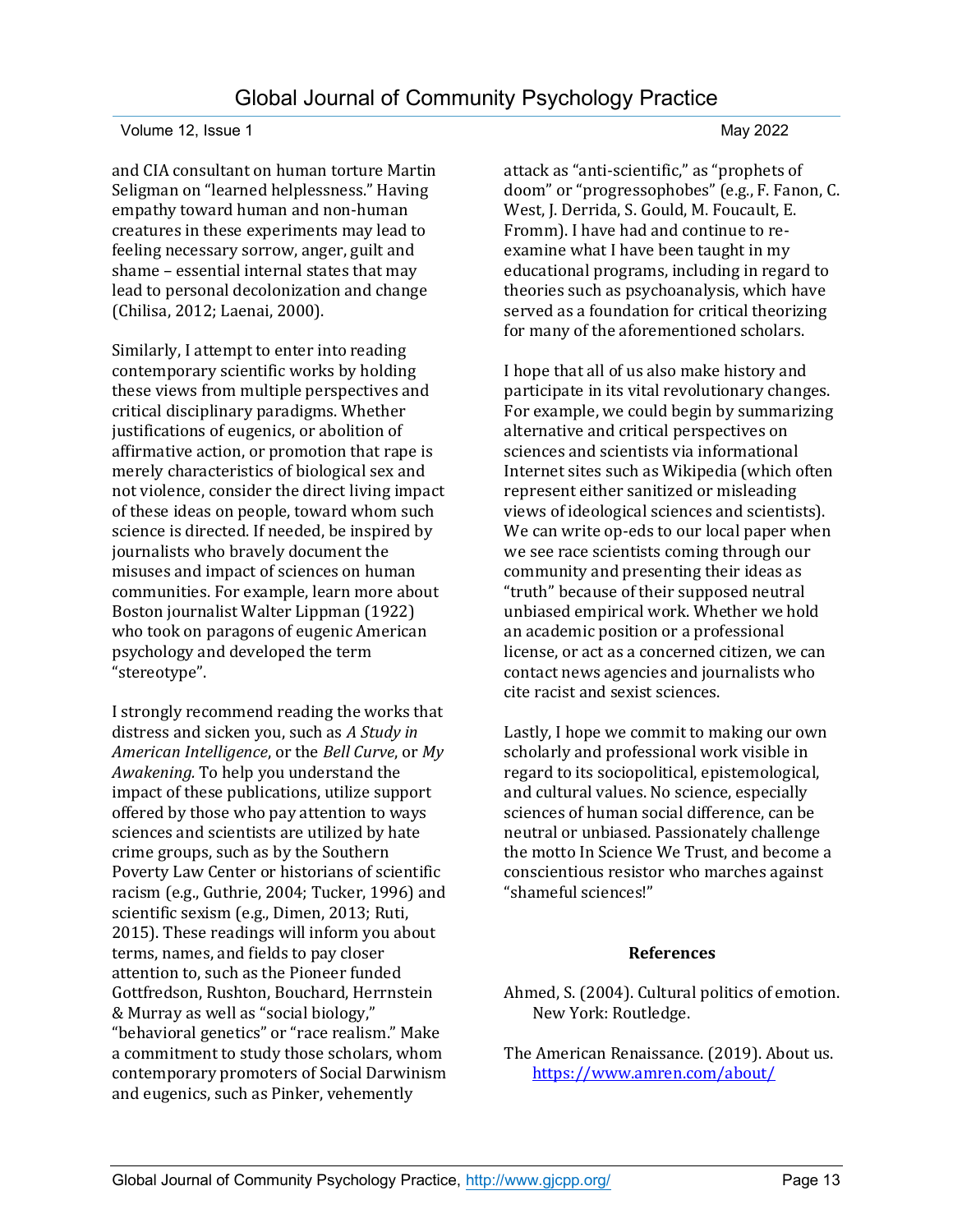Anti-Defamation League. (2019). When women are the enemy: The intersection of misogyny and White supremacy. [https://www.adl.org/resources/reports/](https://www.adl.org/resources/reports/when-women-are-the-enemy-the-intersection-of-misogyny-and-white-supremacy#involuntary-celibates-deadly-resentments) [when-women-are-the-enemy-the](https://www.adl.org/resources/reports/when-women-are-the-enemy-the-intersection-of-misogyny-and-white-supremacy#involuntary-celibates-deadly-resentments)[intersection-of-misogyny-and-white](https://www.adl.org/resources/reports/when-women-are-the-enemy-the-intersection-of-misogyny-and-white-supremacy#involuntary-celibates-deadly-resentments)[supremacy#involuntary-celibates-deadly](https://www.adl.org/resources/reports/when-women-are-the-enemy-the-intersection-of-misogyny-and-white-supremacy#involuntary-celibates-deadly-resentments)[resentments.](https://www.adl.org/resources/reports/when-women-are-the-enemy-the-intersection-of-misogyny-and-white-supremacy#involuntary-celibates-deadly-resentments)

Baldwin, J. (1965). White man's guilt. Ebony Magazine, August, 47-48.

Bannister, R. (2010). Social Darwinism: Science and myth in Anglo-American social thought. Temple University Press.

Bashford, A., & Levine, P. (Eds.). (2010). The Oxford handbook of the history of eugenics. Oxford University Press.

Bhabha, H. (1984). Of mimicry and man: The ambivalence of colonial discourse. October, 28, 125-133.

Black, E. (2003.) War against the weak: Eugenics and America's campaign to create a master race. Four Walls Eight Windows.

Brigham, C. C. (1923). A study of American intelligence. Princeton University Press.

Butler, J. (2004). Precarious life: The powers of mourning and violence. London, UK: Verso.

Chesterton, G. K. (1922). Eugenics and other evils: An argument against the Scientifically organized state. Inkling Books.

Chilisa, B. (2012). Indigenous research methodologies. Sage.

- Darwin, C. (1859). On the Origin of Species: Or, The Preservation Of Favoured Races In The Struggle For Life. Down, Bromley, Kent.
- Darwin, C. (1888). The descent of man and selection in relation to sex. Murray.
- Dimen, M. (2013). Sexuality, intimacy, power. Routledge.
- Duke, D. E. (1999). My awakening: A path to racial understanding. Free Speech Press.
- Dusek, V. (1999). Sociobiology sanitized: Evolutionary psychology and gene selectionism. Science as Culture, 8(2), 129-169.
- Elias, S., & Feagin, J. R. (2016). Racial theories in social science: A systemic racism critique. Routledge.

Eugenical News. (1916-1922). Monthly publication of the Eugenics Record Office, Cold Springs, NY. https://babel.hathitrust.org/ cgi/pt?id=coo.31924063788834 Fanon, F. (1959/2008). Black skin, white masks. San Francisco, CA: Grove Press.

Fine, M. (2009). Postcards from metro America: Reflections on youth participatory action research for urban justice. The urban review, 41(1), 1-6.

Fisher, R. A. (1924) The elimination of mental defect. Eugenics Review, 16, 114-116.

Flaherty, C. (2019). Pinker, Epstein, Soldier, Spy. The Insider of Higher Education. [https://www.insidehighered.com/news/](https://www.insidehighered.com/news/2019/07/17/steven-pinkers-aid-jeffrey-epsteins-legal-defense-renews-criticism-increasingly) [2019/07/17/steven-pinkers-aid-jeffrey](https://www.insidehighered.com/news/2019/07/17/steven-pinkers-aid-jeffrey-epsteins-legal-defense-renews-criticism-increasingly)[epsteins-legal-defense-renews-criticism](https://www.insidehighered.com/news/2019/07/17/steven-pinkers-aid-jeffrey-epsteins-legal-defense-renews-criticism-increasingly)[increasingly](https://www.insidehighered.com/news/2019/07/17/steven-pinkers-aid-jeffrey-epsteins-legal-defense-renews-criticism-increasingly)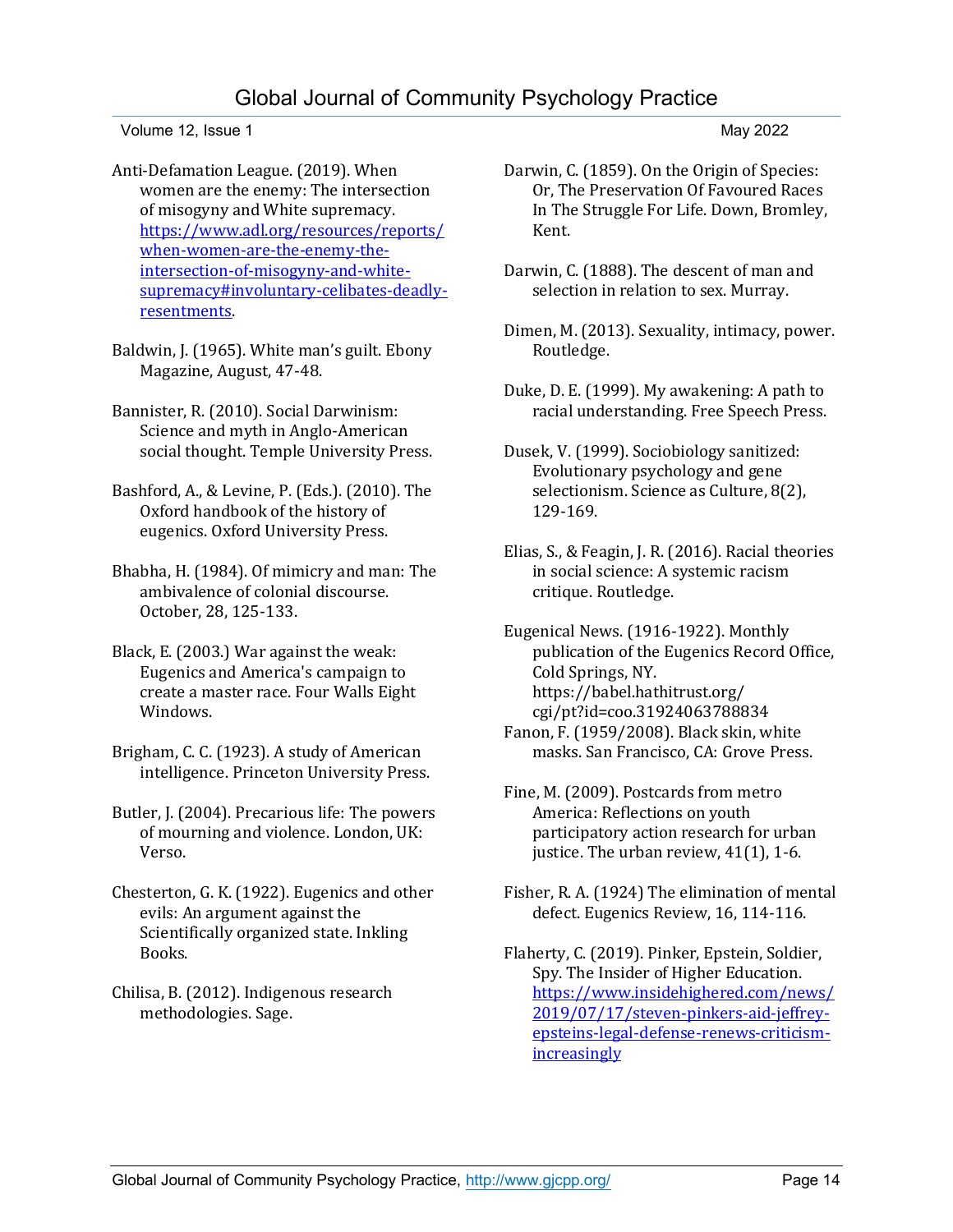## Global Journal of Community Psychology Practice

Volume 12, Issue 1 May 2022

- Galton, F. (1869). Hereditary genius: An inquiry into its laws and consequences. Macmillan.
- Galton, F. (1904). Eugenics: Its definition, scope, and aims. American Journal of Sociology, 10(1), 1-25.
- Galton, F. (1907). Probability: The Foundation of Eugenics. Clarendon Press.
- Garrett, H.E. (1961) The equalitarian dogma. Perspectives in Biology and Medicine, 4, 480-484.
- Gates, B. (2018). The Bill Gates Notes. My favorite new book of all times. [https://www.gatesnotes.com/books/enli](https://www.gatesnotes.com/books/enlightenment-now) [ghtenment-now](https://www.gatesnotes.com/books/enlightenment-now)
- Goddard, H. H. (1911). The elimination of feeble-mindedness. The Annals of the American Academy of Political and Social Science, 37(2), 261-272.
- Goddard, H. H. (1912). The Kallikak family: A study in the heredity of feeblemindedness. New York: Macmillan.
- Goddard, H. H. (1917). Mental tests and the immigrant. Journal of Delinquency, 2, 243-277.
- Gottfredson, L.S. (1994a). Egalitarian fiction and collective fraud. Society, 31(3), 53-59.
- Gottfredson, L.S. (1994b). The science and politics of race-norming. American Psychologist, 49( 11), 955-963.
- Gottfredson, L. S. (2005). Suppressing intelligence research: Hurting those we intend to help. Destructive trends in mental health: The well-intentioned path to harm, 155-186.
- Gould, S. J. (1996). The mismeasure of man. New York: WW Norton & Company.
- Guthrie, R. V. (2004). Even the rat was white: A historical view of psychology. Pearson Education.
- Hedges, C. (2009). Empire of illusion: The end of literacy and the triumph of spectacle.: Knopf.
- Herrnstein, R. J., Murray, C. (1996). The bell curve. New York: Simon & Schuster.
- Hook, D. (2012). A critical psychology of the postcolonial: The mind of apartheid. Routledge.
- Independent Review Report. (2015). American Psychological Association. [https://www.apa.org/independent](https://www.apa.org/independent-review/APA-FINAL-Report-7.2.15.pdf)[review/APA-FINAL-Report-7.2.15.pdf.](https://www.apa.org/independent-review/APA-FINAL-Report-7.2.15.pdf)
- Jackson, J. P., & Weidman, N. M. (2004). Race, racism, and science: Social impact and interaction. Abc-Clio.
- Kline, W. (2001). Building a better race: Gender, sexuality, and eugenics from the turn of the century to the baby boom. University of California Press.
- Kuhl, S. (2002). The Nazi connection: eugenics, American racism, and German national socialism. Oxford University Press.

Laenui, P. (2000). Processes of decolonization. Reclaiming indigenous voice and vision. [http://www.sjsu.edu/people/marcos.piz](http://www.sjsu.edu/people/marcos.pizarro/courses/maestros/s0/Laenui.pdf) [arro/courses/maestros/s0/Laenui.pdf](http://www.sjsu.edu/people/marcos.pizarro/courses/maestros/s0/Laenui.pdf)

Lippman, W. (1922). The Mental Age of Americans. New Republic, 32.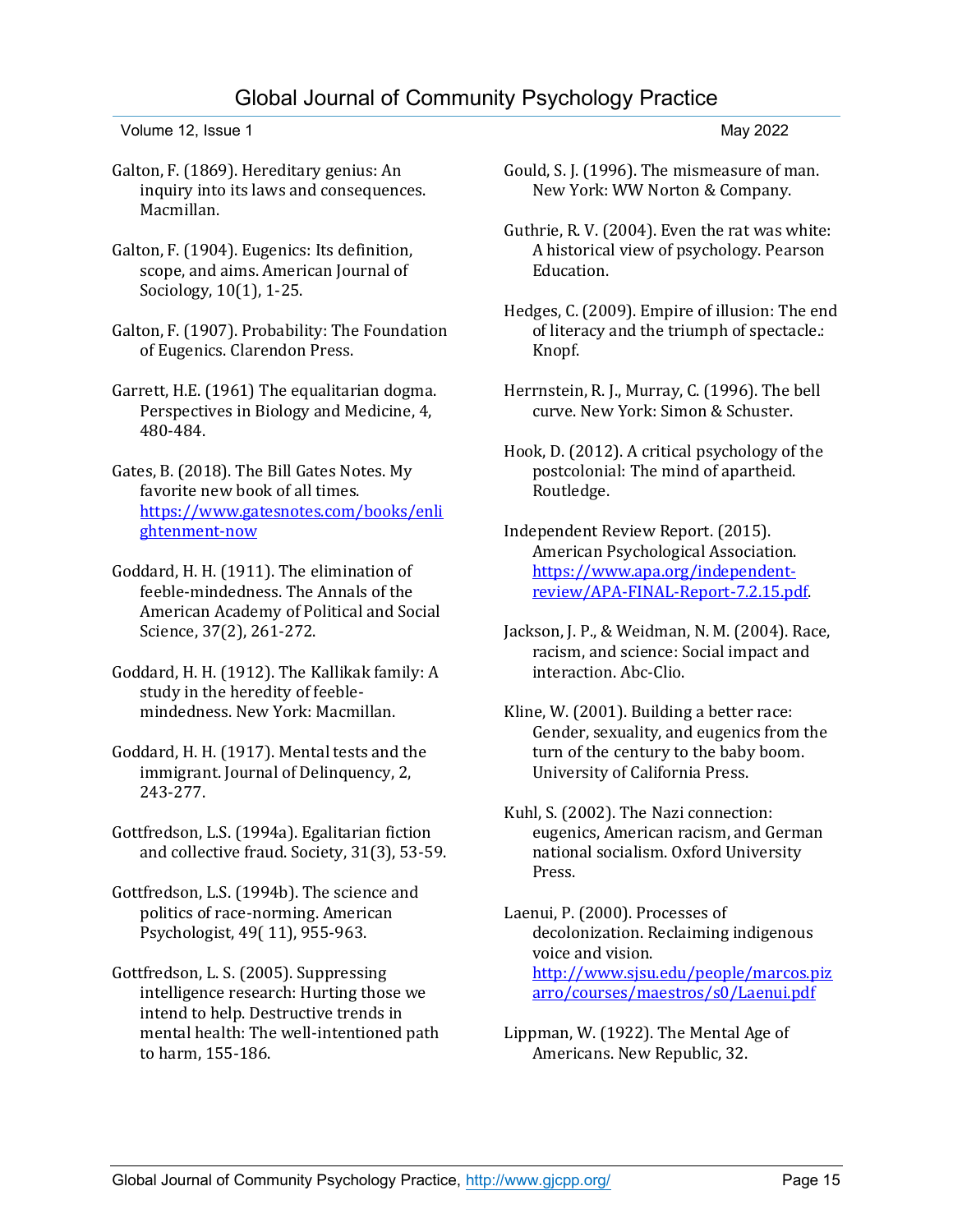## Global Journal of Community Psychology Practice

Volume 12, Issue 1 May 2022

Lombardo, P. A. (Ed.). (2011). A century of eugenics in America: From the Indiana experiment to the human genome era. Indiana University Press.

Lynn, R. (2001). Eugenics: A reassessment. Praeger.

Martín-Baró, I., (1994). Writings for a liberation psychology. Harvard University Press.

NBC News. (2017). David Duke says he was at Charlottesville rally to fulfill promise to Trump. [https://www.nbcnews.com/video/david](https://www.nbcnews.com/video/david-duke-says-he-was-at-charlottesville-rally-to-fulfill-promise-of-trump-1023420483642)[duke-says-he-was-at-charlottesville-rally](https://www.nbcnews.com/video/david-duke-says-he-was-at-charlottesville-rally-to-fulfill-promise-of-trump-1023420483642)[to-fulfill-promise-of-trump-](https://www.nbcnews.com/video/david-duke-says-he-was-at-charlottesville-rally-to-fulfill-promise-of-trump-1023420483642)[1023420483642](https://www.nbcnews.com/video/david-duke-says-he-was-at-charlottesville-rally-to-fulfill-promise-of-trump-1023420483642)

Nearing, S. (1912). The Super Race: An American Problem. B.W. Huebsch.

Pearson, K. (1905). National life from the standpoint of science. Adam and Black.

Pinker, S. (2002). The blank slate: The modern denial of human nature. Penguin.

Pinker, S. (2018). Enlightenment now: the case for reason, science, humanism, and progress. Penguin.

The Pioneer Fund. (2013). Highlights of Pioneer Fund Research and Grants. [https://web.archive.org/web/20130103](https://web.archive.org/web/20130103005545/http:/www.pioneerfund.org:80) [005545/http://www.pioneerfund.org:80](https://web.archive.org/web/20130103005545/http:/www.pioneerfund.org:80)

- Popenoe, P., & Johnson, R. H. (1935). Applied eugenics. (2nd ed.) Macmillan.
- Rushton, J. P. (1995). Race, Evolution, and Behavior. Transaction.
- Rushton, J. P. & Jensen, A. R. (2005). Wanted: More Race Realism, Less Moralistic Fallacy. Psychology, Public Policy, and Law. 11 (2): 328–336. doi:10.1037/1076- 8971.11.2.328
- Ruti, M. (2015). The age of scientific sexism: How evolutionary psychology promotes gender profiling and fans the battle of the sexes. Bloomsbury Publishing.
- Said, E. W. (2003). Freud and the non-European. Verso.
- Selden, S. (1999). Inheriting shame: The story of eugenics and racism in America. Teachers College Press.
- Smith, J. D. (1985). Minds made feeble: The myth and legacy of the Kallikaks. Aspen.
- Social Biology. (1973). A new name society for the study of social biology (Formerly the American eugenics society), Social Biology, 20(1), 1.
- Sorell, T. (2013). Scientism: Philosophy and the infatuation with science. Routledge.
- Stenmark, M. (2018). Scientism: Science, ethics and religion. Routledge.

Southern Poverty Law Center. (2017). From eugenics to voter ID laws: Thomas Farr's connection to the Pioneer Fund. [https://www.splcenter.org/hatewatch/2](https://www.splcenter.org/hatewatch/2017/12/04) [017/12/04](https://www.splcenter.org/hatewatch/2017/12/04)

Southern Poverty Law Center. (2019). Fighting hate/Extremist Files: The American Renaissance. [https://www.splcenter.org/fighting](https://www.splcenter.org/fighting-hate/extremist-files/group/american-renaissance)[hate/extremist-files/group/american](https://www.splcenter.org/fighting-hate/extremist-files/group/american-renaissance)[renaissance](https://www.splcenter.org/fighting-hate/extremist-files/group/american-renaissance)